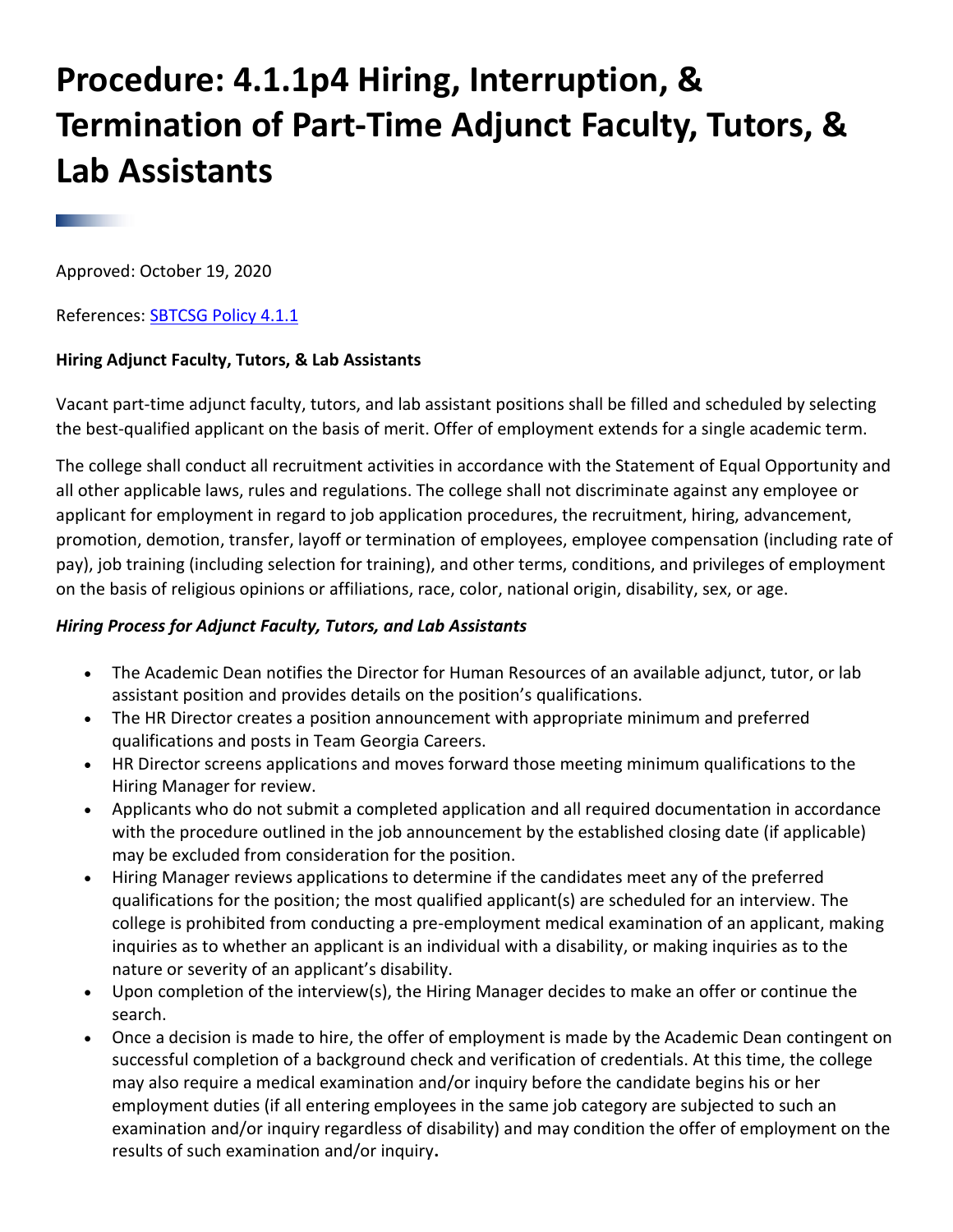# *Interruption & Termination of Employment for Adjunct Faculty, Tutors, & Lab Assistants*

Adjunct faculty, tutors, and lab assistants are employed on an at-will basis.

Part-time adjunct faculty, tutors, and lab assistants may expect a reasonable level of communication from the college regarding their prospects for continued employment. When employment of an adjunct faculty, lab assistant, or tutor is not renewed because there is no need for their services, the Academic Dean or his or her designee will notify the employee in writing, providing an explanation of why their services are not needed in a given semester.

A part-time adjunct instructor, tutor, or lab assistant who is not scheduled for work for a period of twelve months will be required to reapply for employment.

When a performance issue arises, the Academic Dean or designee will notify in writing the adjunct faculty, tutor, or lab assistant to address inadequacies. Inadequacies may be determined through classroom observations, missed deadlines, student evaluations, failing to meet contact hours, or lack of communication. The college shall provide effective communication for persons with disabilities and may not take adverse action against an employee with a disability based on a failure of effective communication.

The Academic Dean or his or her designee will monitor the performance of the adjunct, tutor, or lab assistant to determine if expectations are met. An employee who is unable or unwilling to meet clearly communicated expectations will not be offered continued employment. A copy of these communications will be forwarded to the Human Resources office.

An employee who violates State Board of the Technical College System of Georgia policies, or federal, state, or local laws, and is fired for cause will be terminated immediately. The Academic Dean will compile all relevant documents and forward these to the Human Resources office.

All decisions regarding interruption or termination of employment will be based on legitimate nondiscriminatory and non-retaliatory business reasons. This includes, but is not limited to, decisions about scheduling, hours, course assignments, and continued employment of part-time adjunct faculty, tutors, and lab assistants. For example, it would be discriminatory to base such a decision on an individual with a disability seeking or utilizing reasonable accommodations or taking approved leave due to disability. *See also* SBTCSG Reasonable Accommodations in Employment Procedure 4.6.2p.

# **Procedure: 4.1.1p5 Processes for Scheduling Part-Time Adjunct Faculty, Tutors, & Lab Assistants**

Approved: October 19, 2020 References: [SBTCSG Policy 4.1.1](https://tcsg.edu/tcsgpolicy/files/4.1.1.pdf)

Part-time adjunct faculty, tutors, and lab assistants are scheduled for work assignments based on the employee's skills and qualifications and on the instructional needs of the college in a given semester.